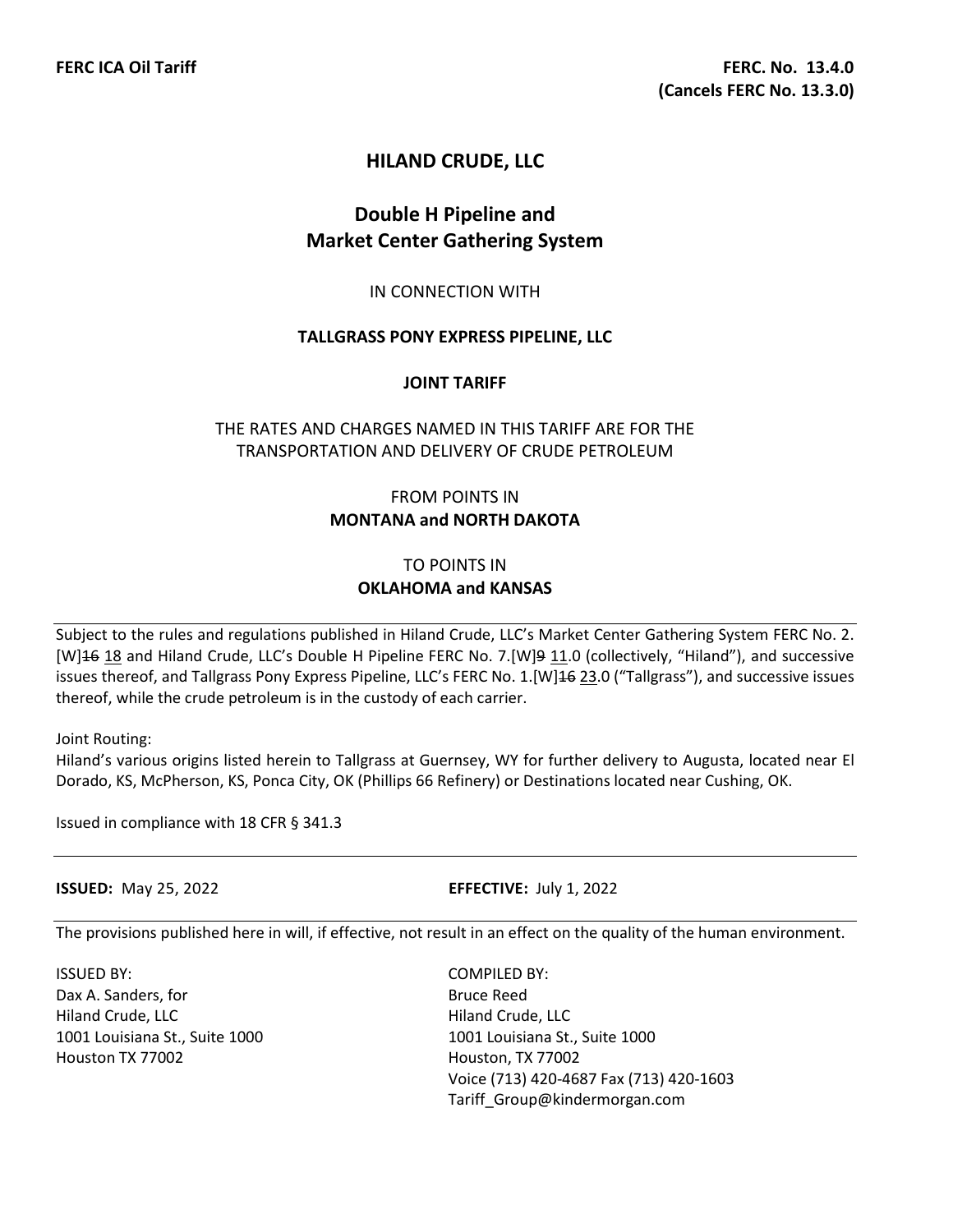### RATE IN CENTS PER BARREL OF 42 U.S. GALLONS

All rates are unchanged unless otherwise noted.

| <b>ORIGIN AREAS</b>                                                                                                                                                                                                                                                                                                                                                                              | <b>Destinations</b>                                                                                                                                                                                                                                            | Minimum<br>Volume<br>Commitment<br><b>Tiers</b><br>$(Bpd)^{(1)}$ | Committed<br>Shipper A<br>Rates (2), (4). (5),<br>$(6)$ and $(7)$ | Committed<br>Shipper B Rates<br>$(3)$ , $(4)$ . $(5)$ , $(6)$ , and $(8)$ | Uncommitted<br>Joint Tariff<br>Rates      |
|--------------------------------------------------------------------------------------------------------------------------------------------------------------------------------------------------------------------------------------------------------------------------------------------------------------------------------------------------------------------------------------------------|----------------------------------------------------------------------------------------------------------------------------------------------------------------------------------------------------------------------------------------------------------------|------------------------------------------------------------------|-------------------------------------------------------------------|---------------------------------------------------------------------------|-------------------------------------------|
| Epping, Williams County, ND<br>East Camp Creek, McKenzie County, ND<br>Camp Creek, McKenzie County, ND<br>South Camp Creek, McKenzie County, ND<br>West Camp Creek, McKenzie County, ND<br>Bainville, Roosevelt County, MT/Williams<br>County, ND<br>Bethel, Williams County, ND<br>Scandia, Williams County, ND<br>Spring Brook, Williams County, ND<br>White Earth South, Mountrail County, ND | Augusta<br>Destination, located<br>near El Dorado, KS<br>McPherson<br><b>Destination located</b><br>near McPherson, KS<br>Phillips 66 Refinery,<br>Ponca City, OK<br>Various<br><b>Destinations</b><br>located near<br>Cushing, OK, and<br>connecting carriers | $5,000 - 11,999$<br>$12,000 - 16,999$                            | 440.00<br>435.00<br>430.00                                        | 455.00<br>450.00<br>445.00                                                | [1]1061.63<br>[1]1061.63<br>$[1]$ 1061.63 |
| White Earth North, Burke County, ND<br>Albin Terminal (Double H)<br>Johnson's Corner Station, McKenzie<br>County, ND<br>Watford, McKenzie County, ND<br>Tioga Station, Williams County, ND<br>ITT Terminal Dore Station, McKenzie<br>County, ND<br>ITT Terminal New Town Mountrail, ND<br>ITT Terminal Alexander Station, McKenzie<br>County, ND                                                 |                                                                                                                                                                                                                                                                | >17,000                                                          |                                                                   |                                                                           |                                           |

- Note 1: Shipper shall be eligible for and shall pay the Committed Rate in the above table corresponding to the Tier in which Shipper's Minimum Volume Commitment, as set forth in Exhibit A to the Throughput and Deficiency Agreement, falls.
- Note 2: The Committed Shipper A Rates are available to each shipper that, as a result of the July 2019 open season jointly held by Hiland and Tallgrass, obtained a fully executed Throughput and Deficiency Agreement for transportation of crude oil under the terms and conditions for Committed Shipper A or Committed Shipper C.
- Note 3: The Committed Shipper B Rates are available to each shipper that, as a result of the July 2019 open season jointly held by Hiland and Tallgrass, obtained a fully executed Throughput and Deficiency Agreement for transportation of crude oil under the terms and conditions for Committed Shipper B.
- Note 4: The rates shown above are initial rates for Committed Shippers only and are subject to adjustment pursuant to the terms of the Shipper's Throughput and Deficiency Agreement.